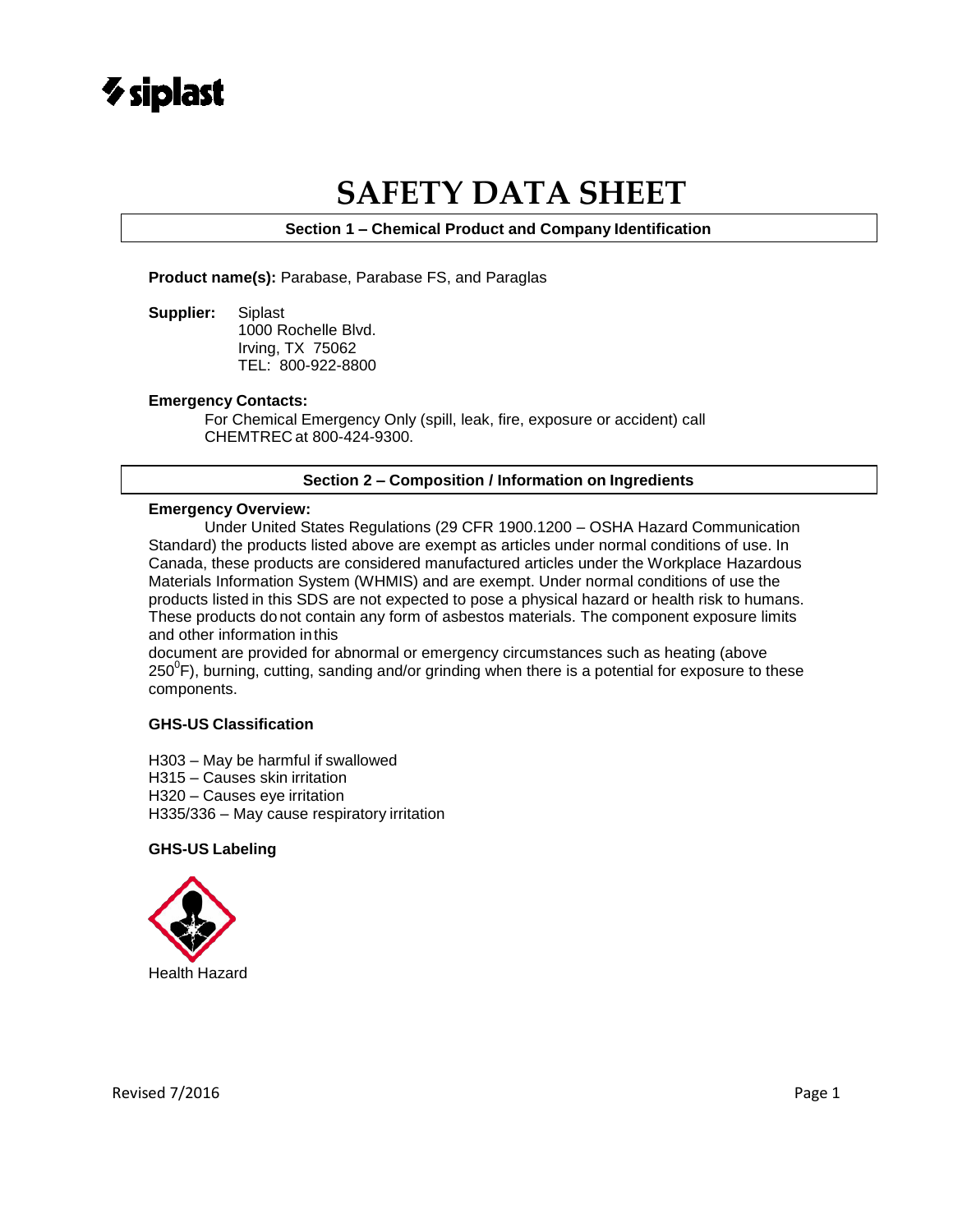

### **Potential Health**

### **Effects**

### **Inhalation:**

Inhalation of vapors, fumes or mists of the products in abnormal or emergency circumstances may be irritating to the respiratory system. See Section 8 for exposure controls

### **Skin Contact:**

Contact with hot product may cause thermal burns. Prolonged or repeated contact may cause dryness and irritation of the skin. Long-term skin exposure to asphalt can increase sensitivity to the sun, and may cause discoloration.

### **Eye Contact:**

Fumes created when hot liquid asphalt is used to apply, repair or maintain these products may cause severe irritation, redness, or blurred vision. Contact with hot product in abnormal or emergency circumstances may cause thermal burns and severe eye damage.

### **Ingestion:**

These products may be harmful or fatal if swallowed. They may cause dizziness, incoordination, headache, nausea and vomiting. Small amounts of these products, if aspirated into the lungs, may cause mild to severe pulmonary injury.

### **Medical Conditions Aggravated by Exposure:**

Chronic respiratory or skin conditions may temporarily worsen from exposure to emissions from these products in abnormal or emergency conditions.

| <b>CAS Number</b> | <b>Component</b>                     | <b>Percent by Weight</b> |
|-------------------|--------------------------------------|--------------------------|
|                   |                                      |                          |
| 8052-42-4         | Petroleum Asphalt                    | $0 - 60$                 |
| 64742-93-4        | <b>Oxidized Asphalt</b>              | $0 - 75$                 |
| Not available     | Dry Roofing Felt                     | $0 - 45$                 |
|                   |                                      |                          |
| 65997-17-3        | Fiberglass mat                       | $1 - 5$                  |
| $50-00-0$         | Formaldehyde (within the fiberglass) | < 0.1                    |
| 14808-60-7        | Crystalline silica (sand)            | $0 - 25$                 |
| 1317-65-3         | Calcium Carbonate (encapsulated)     | $0 - 35$                 |
| N/A               | <b>SBS Polymers</b>                  | $2 - 10$                 |
| Not available     | Crushed Minerals (roofing granules)  | 25-45                    |

\*These products contain trace amounts of polynuclear aromatic compounds, some of which are listed as hazardous under various Federal, State, and international laws and regulations.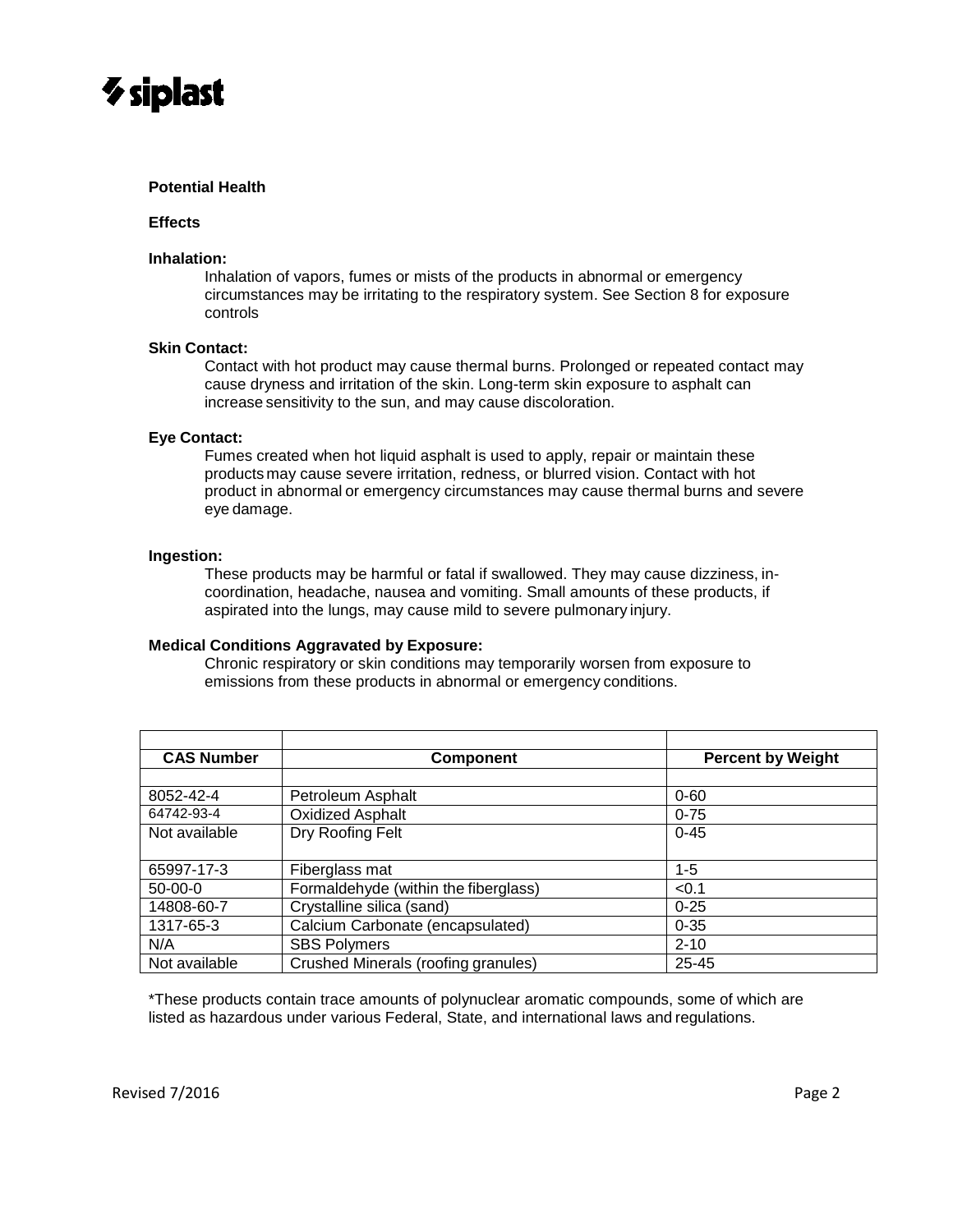

### **Component Related Regulatory Information**

Emissions from these products in abnormal or emergency circumstances may be regulated, have exposure limits or other information identified as the following; Asphalt (8052-42-4), Oxidized Asphalt (64742-93-4), Crystalline Silica (14808-60-7), Formaldehyde (50-00-0), Nuisance particulates.

**Note;** See Section 8 of SDS for exposure limit data for these ingredients.

**Appearance and Odor:** A black paper or sand surface with a slight petroleum odor.

### **Section 4 – First Aid Measures**

### **Inhalation:**

Move person to fresh air. Administer cardiac or pulmonary resuscitation (CPR) if a pulse is not detectable or if unable to breathe. Provide oxygen if breathing is difficult. Obtain immediate medical assistance.

### **Skin Contact:**

If hot material strikes skin, immediately drench or immerse the area in water to assist cooling. If available, apply iced water or ice packs to the burned area. DO NOT try to remove asphalt from burn after it has cooled. Seek medical attention. Medical personnel can soften and remove cooled asphalt with petroleum jelly or mineral oil. For contact with cold material, clean exposed skin with waterless hand cleaner, then wash with mild soap and water. If irritation persists, seek medical attention.

### **Eye Contact:**

Immediately flush eyes with water for at least 15 minutes, while holding eyelids open. Seek medical attention at once.

### **Ingestion:**

DO NOT induce vomiting. Prevent aspiration of material into lungs. Seek immediate medical attention.

### **Chronic Effects in Abnormal or Emergency Circumstances:**

Occupational exposures to asphalt, oxidized asphalt, silica and formaldehyde, which may occur form these products during abnormal conditions of use or emergencies, have been found to be probable or known human carcinogens, and may cause serious irreversible lung disease and other non-cancerous effects. See Section 11 of this SDS

### **Notes to Physician:**

This material, if aspirated into the lungs, may cause chemical pneumonitis; treat the affected person appropriately.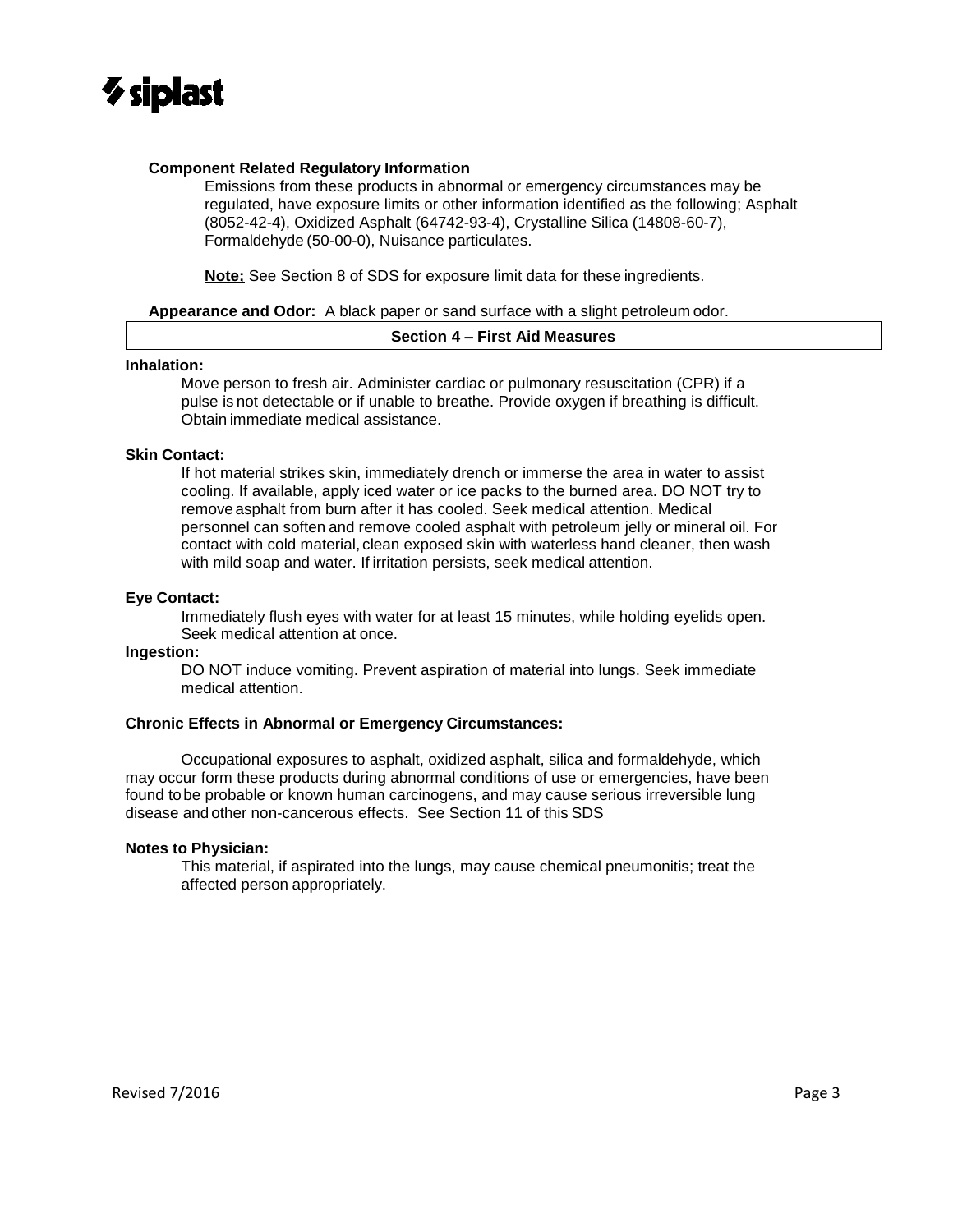# $\gamma$  siplast

### **Section 5 – Fire Fighting Measures**

**Flash Point:**  $>535^{\circ}F(279^{\circ}C)$  **Flash Point Method:** C.O.C. **Upper Flammability Limit:** Not available **Lower Flammability Limit:** Not available **Rate of Burning:** Not available **Flammability Classification:** Combustible **Auto Ignition Temperature:** >650<sup>°</sup>F (343<sup>°</sup>C)

### **Extinguishing Media:**

Use dry chemical, foam and carbon dioxide. Use water to cool fire-exposed containers and to protect personnel.

### **Unusual Fire & Explosion Hazards:**

Treat as hydrocarbon type fire. Hot asphalt may ignite flammable materials on contact. DO NOT direct water into a container or directly onto hot asphalt, a vessel or a storage tank containing asphalt as it may cause violent eruptions and spreading of hot asphalt.

### **Fire-Fighting Instructions:**

Use self-contained breathing apparatus (SCBA) and full bunker turnout gear in a sustained fire. Wear protective clothing ensemble as defined in NFPA 1500 (1997, or asupdated).

### **Hazardous Combustion Products:**

Primary combustion products are carbon monoxide, carbon dioxide and water. Combustion products may include sulfur oxides and hydrogen sulfide. Other undetermined compounds could be released in small quantities.

### **Containment Procedures;**

Contain spills with an inert absorbent material such as soil, sand or oil dry.

These materials will settle out of the air. They can then be scooped up or vacuumed for disposal as a non-hazardous waste. These materials will sink and disperse along the bottom of waterways and ponds. They cannot easily be removed after becoming waterborne however, they are considered non-hazardous in water.

### **Clean-Up Procedures:**

Solidify with inert absorbent materials such as sand or oil dry, pick up and put into suitable container for disposal. Check with local authorities for approval to dispose of this material.

### **Response Procedures:**

Isolate area. Keep unnecessary personnel away.

### Isolate area. Keep unnecessary personnel away.

### **Handling Procedures:**

Do not get these materials in your eyes or on your skin and minimize exposure to fumes from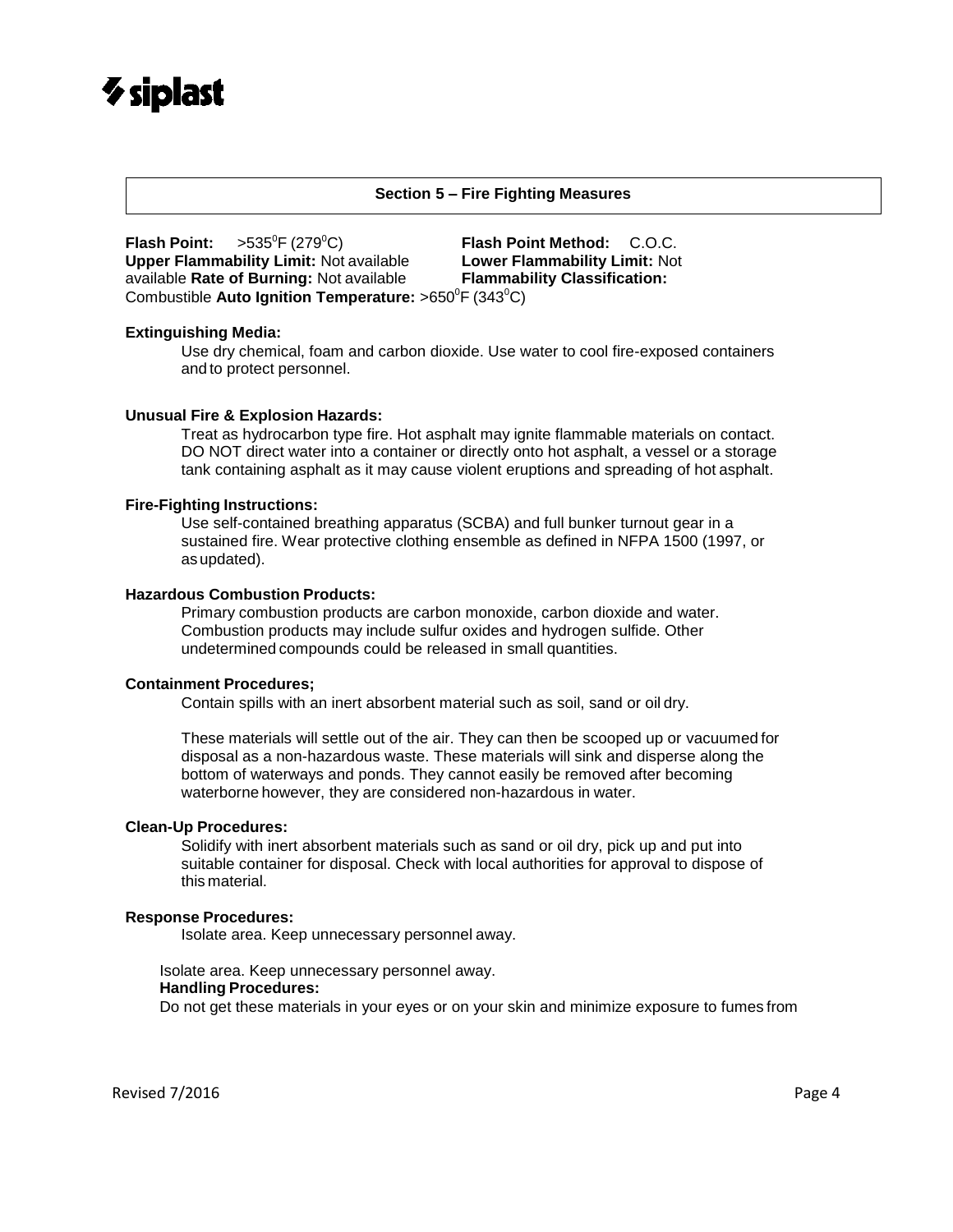# $\gamma$  siplast

### **Section 7 – Handling and Storage**

Do not get these materials in your eyes or on your skin and minimize exposure to fumesfrom heated material. Wash exposed areas thoroughly after handling these products. Keep these products from sparks or open flame. Use these products with adequate ventilation.

Hydrogen sulfide may be emitted from heated asphalt. Prolonged breathing (greater than 1 hour) of concentrations of hydrogen sulfide around 50 ppm can produce eye and respiratory tract (mouth, nose and throat) irritation and at high concentrations (around 300 ppm) is considered immediately dangerous to life and health.

Since the sense of smell becomes rapidly insensitive to hydrogen sulfide, its odor cannot be relied upon as an indicator of its concentration. Use ventilation or work upwind from source of fumes or vapors. Use supplied air respirators or self-contained breathing apparatus if the PEL or TLV for hydrogen sulfide (10 ppm, 8hr TWA) is exceeded.

### **Storage Procedures:**

Store away from heat and all ignition sources and open flames in accordance with applicable laws and regulations.

**Section 8 – Exposure Controls / Personal Protection**

### **Exposure Guidelines:**

### **A: General Product Information**

Follow all applicable exposure limits.

### **B: Component Exposure Limits**

ACGIH, OSHA and NIOSH exposure limit lists have been checked for those components with CAS registry numbers listed in Section 2 of this MSDS **Petroleum asphalt (8052-42-4)**

ACGIH: 0.5 mg/m<sup>3</sup>TLV-TWA, benzene-extractable, inhalable particulate (or equivalent method)

OSHA: Total dust: 15 mg/m<sup>3</sup> PEL-TWA; respirable fraction: 5 mg/m<sup>3</sup> PEL-TWA (related to particulates not otherwise regulated, PNOR)

NIOSH: 5 mg/m<sup>3</sup> Recommended Exposure Limit (REL), measured as a 15 minute ceiling (fumes)

### **Asphalt, oxidized (64742-93-4)**

ACGIH: 0.5 mg/m<sup>3</sup>TLV-TWA; (Fume) OSHA: Total dust: 15 mg/m<sup>3</sup> PEL-TWA; respirable fraction: 5 mg/m<sup>3</sup> PEL-TWA (related to particulates not otherwise regulated, PNOR)  $NIOSH: 5 mg/m<sup>3</sup> REL$ , measured as a 15 minute ceiling (fumes)

### **Crystalline silica (sand), (14808-60-7)**

ACGIH: 0.025 mg/m<sup>3</sup>TLV-TWA (respirable fraction) OSHA: 0.1 mg/m<sup>3</sup> PEL-TWA (respirable dust) NIOSH: 50  $\mu$ g/m<sup>3</sup> REL as a TWA for up to 10 hours/day during a 40-hour workweek (respirable fraction)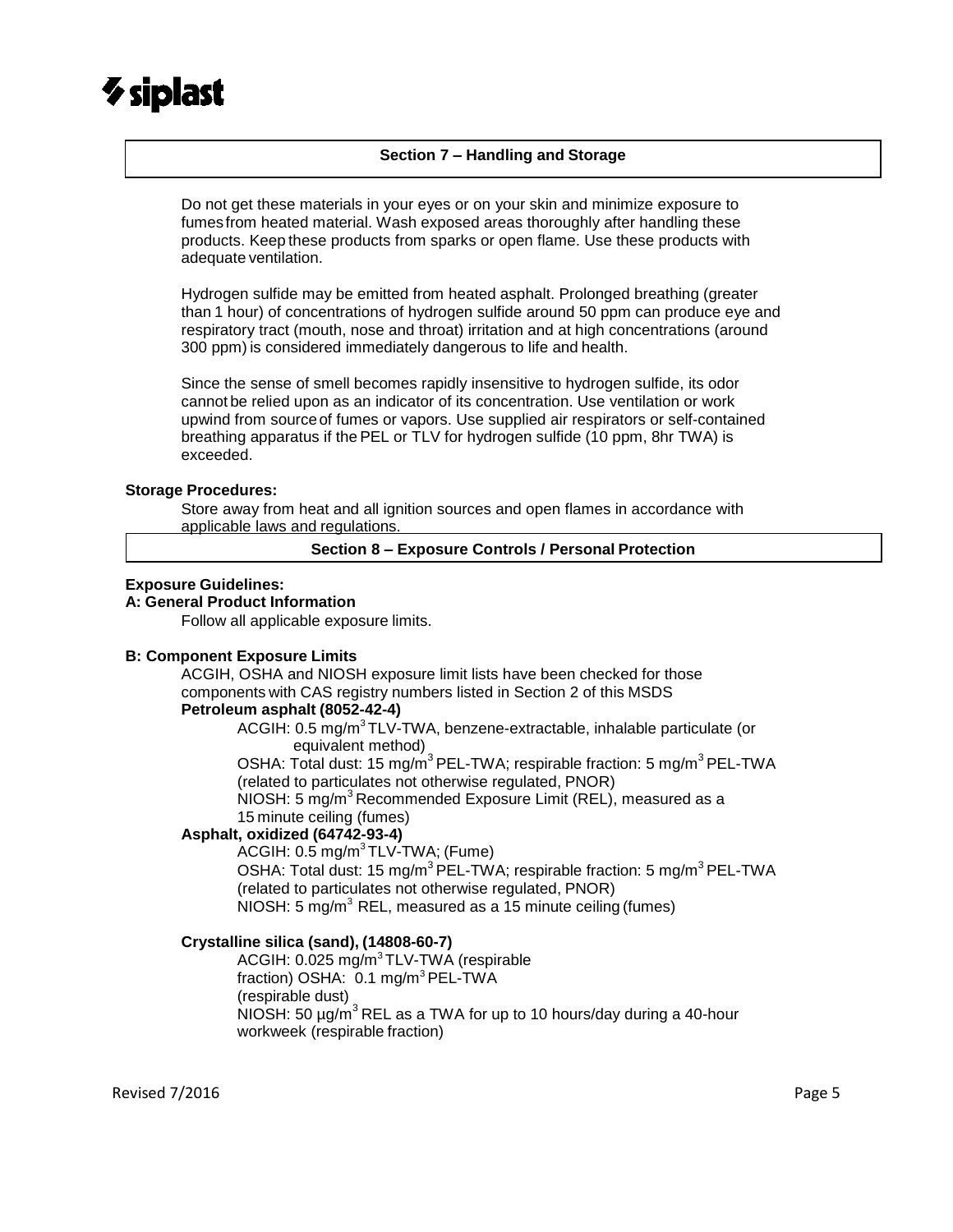

### **Formaldehyde**

ACGIH – 0.3ppm TLV-STEL OSHA – 0.75 ppm, 8-hour TWA; 2 ppm, 15-minute STEL NIOSH – REL; 0.016 ppm, 8-hour TWA; 0.1 ppm, 15-minute ceiling

### **Ventilation:**

Provide sufficient local and/or general exhaust ventilation to maintain exposure levels below the PELs or TLVs in abnormal or emergency circumstances.

### **PERSONAL PROTECTIVE EQUIPMENT**

### **Respiratory Protection:**

If ventilation is not sufficient to control exposures below TLV or PEL, use an appropriate properly fitted NIOSH approved respirator. If irritation occurs or if thePEL or TLV for asphalt fume is exceeded, use any half-face piece, air purifying respirator equipped with a combination R100 or P100 filter and an organic vapor (OV) cartridge.

Use respiratory protection in accordance with your company's respiratory protection program, local regulations and OSHA regulations under 29 CFR 1910.134.

### **Skin Protection:**

A loose fitting, long sleeved cotton shirt and long cotton pants are recommended. Heat insulated, leather or lined neoprene coated gloves should be worn when working with hot asphalt materials.

### **Eyes/Face Protective Equipment:**

Wear safety glasses or goggles. Also wear a face shield where splash hazard exists.

### **Work Practices:**

Handle with good industrial hygiene and safety practices. These include avoiding any unnecessary exposure and removal of the material from the skin, eyes and clothing. Wash hands and arms frequently, shower after exposure and wash work clothes when soiled.

In case of exposure to or contact with hot asphalt, see Section 4.

These products may be applied, repaired or maintained using hot liquid asphalt and these operations may result in worker exposures to asphalt fumes or emissions via inhalation or dermal absorption. Although there is no evidence that the fumes and emissions that occur in theseoperations emanate from these products, roofing contractors and workers using hot liquid asphalt in the application, repair or maintenance of these products should adhere to the equipment and work practice recommendations published by NIOSH. See DHHS (NIOSH) Publication No. 2003-107, entitled "Reducing Roofers' Exposure to Asphalt Fumes". The publication is available on NIOSH's website at: [http://www.cdc.gov/niosh/docs/2003-](http://www.cdc.gov/niosh/docs/2003-107/pdfs/2003-) [107/pdfs/2003-](http://www.cdc.gov/niosh/docs/2003-107/pdfs/2003-) 107.pdf.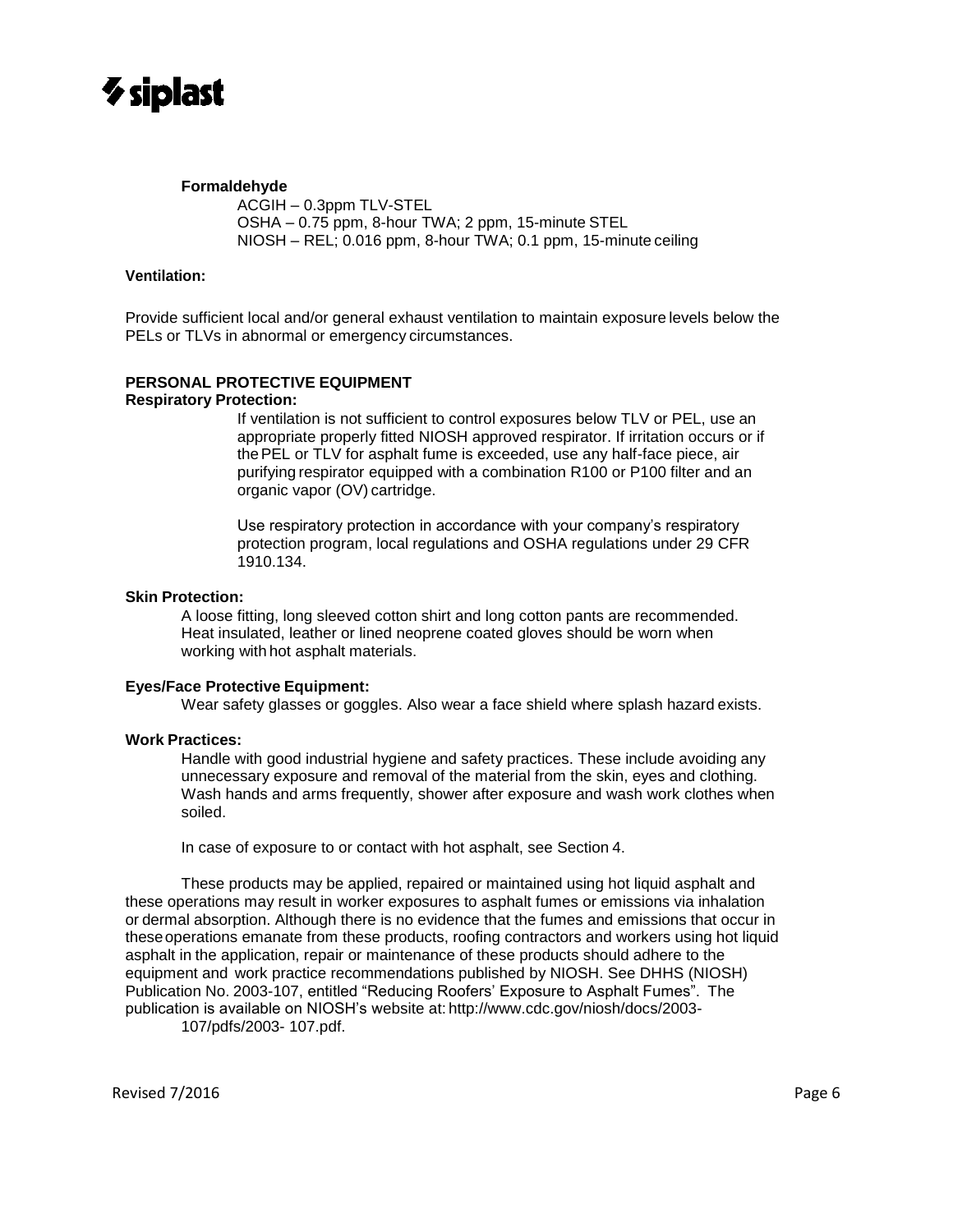# $\gamma$  siplast

### **Section 9 – Physical & Chemical Properties**

Appearance: Fibrous membrane **Constanting Constanting Constanting Odor:** Petroleum **Physical State:** Solid **pH:** Not applicable **Vapor Pressure (mm Hg @ 20<sup>0</sup>C):** N/A **Vapor Density (Air=1)**: Not applicable **Boiling Point:**  $>1000^{\circ}$  F ( $>538^{\circ}$ C) **Solubility (H<sub>2</sub>O):** Insoluble **Specific Gravity (Water=1):** 1.08>1.11 **Freezing Point:** Not available **Viscosity:** Solid at room Temperature **Percent Volatile:** 0% **Melting Point:** Not Applicable

**Section 10 – Chemical Stability & Reactivity Information**

### **Stability:**

This is a stable material.

### **Conditions to avoid:**

Do not allow hot, molten asphalt to contact water as this may cause violent eruptions and spreading of hot asphalt.

### **Incompatible Materials:**

These products may react with strong oxidizing agents and water.

### **Hazardous Decomposition Products:**

Primary combustion products are carbon monoxide, carbon dioxide and water. Combustion products may include sulfur oxides and hydrogen sulfide.

### **Hazardous Polymerization:**

Will not occur.

### **Section 11 – Toxicological Information**

### **Acute and Chronic Toxicity:**

### **A: General Product Information**

Contact with hot product may cause thermal burns. Long-term skin exposure to asphalt can increase sensitivity to the sun and cause discoloration. If ingested, may cause mouth, throat and gastrointestinal tract irritation and upset with possible nausea, vomiting and diarrhea.Small amounts of these products, if aspirated into the lungs, may cause mild to severe injury.See Section 8 for exposure controls.

### **B: Component Analysis – LD50/LC50**

| <b>Chemical Name</b>        | LD50 Oral      | LD50 Dermal       | <b>LC50</b> Inhalation               |
|-----------------------------|----------------|-------------------|--------------------------------------|
| Asphalt                     | 5000 mg/kg Rat | 2000 mg/kg Rabbit |                                      |
| Quartz (Crystalline Silica) | 500 mg/kg Rat  |                   |                                      |
| Formaldehyde                | 100 mg/kg Rat  | 270 mg/kg Rat     | 0.578 mg/L Rat 4 h<br>250 ppm Rat 4h |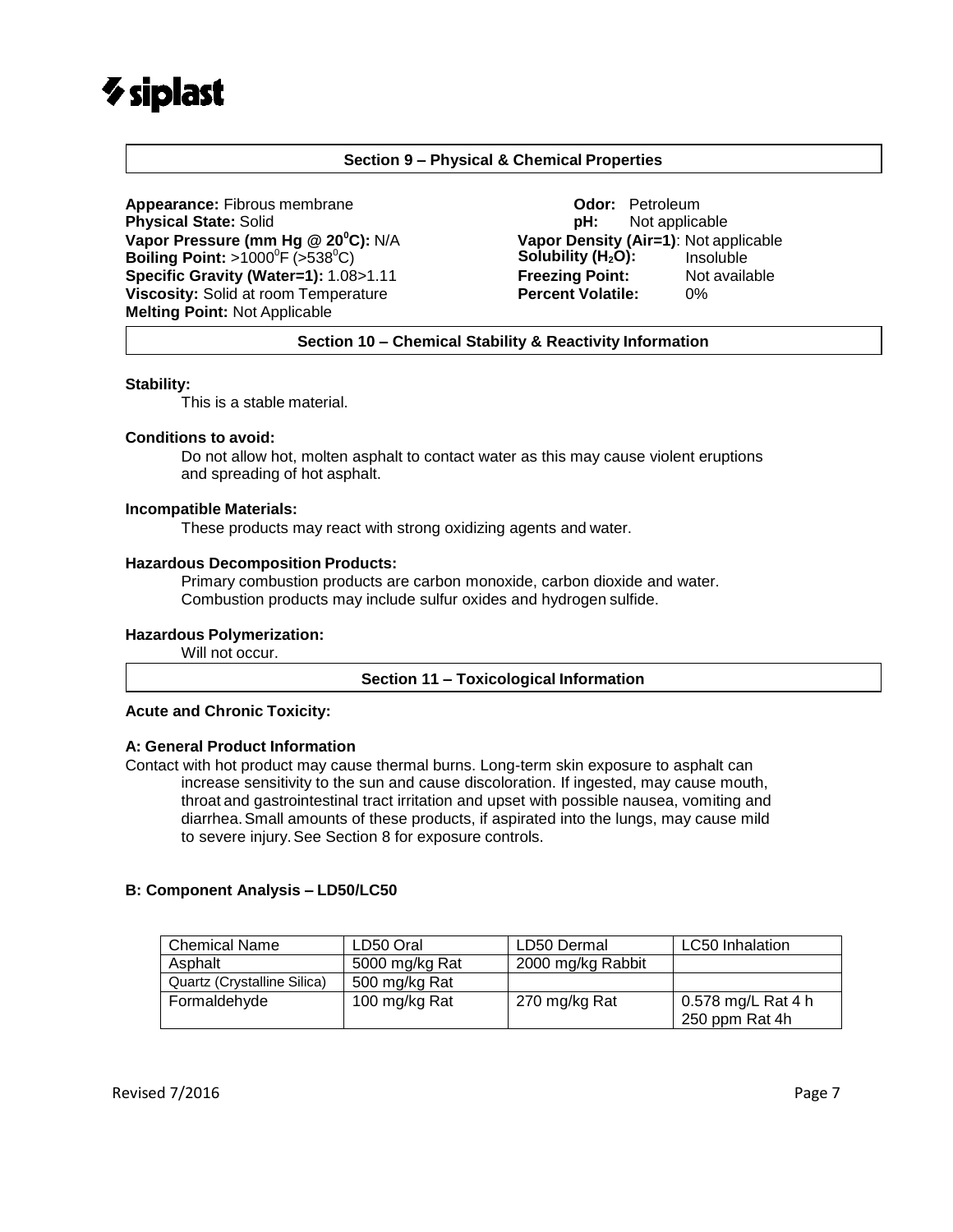

### **Carcinogenicity:**

### **A: General Information**

**Asphalt:** The International Agency for Research on Cancer (IARC) has classified occupational exposures to oxidized bitumens (asphalts) and their emissions during roofing as being probably carcinogenic to humans (Group 2 A). Based primarily on studies of lung cancer in humans, IARC concluded that there was 'limited evidence' carcinogenicity among workers exposed to asphalt and asphalt emissions during roofing. In studies of skin tumors in experimental animals exposed dermally to asphalt materials, IARC found 'limited evidence' of carcinogenicity for oxidized asphalt, and 'sufficient evidence' of carcinogenicity for fume condensates of oxidized asphalt.'

Based on a 2000 review of health effects literature, NIOSH concluded that roofing asphalt fumes are a potential occupational carcinogen.

**Silica:** Crystalline silica is considered a hazard by inhalation. The (IARC) has classified crystalline silica as carcinogenic to humans (Group 1). The National Toxicology Program (NTP) has classified silica as known to be a human carcinogen. These classifications are based on the findings of increased lung cancer risks in epidemiological studies of workers exposed to respirable crystalline silica, and in laboratory animal studies (inhalation and intratracheal instillation). The carcinogenicity of crystalline silica has not been classified by the Occupational Safety and Health Administration (OSHA). Excessive exposure to respirable crystalline silica can also cause serious and irreversible non-cancerous lung disease including silicosis. Acute effects of inhalation exposures to respirable crystalline silica include irritation of the eyes, nose and throat.

**Formaldehyde:** IARC and NTP have classified formaldehyde as a known human carcinogen based principally on studies in humans, including "sufficient evidence" that formaldehyde causes nasopharyngeal cancer, "limited evidence" for cancer of the nasal cavity and paranasal sinuses, and "strong but not sufficient evidence" for leukemia. Inhalation exposure to formaldehyde can cause eye, nose, and throat irritation, bronchitis, and effects on the nasal cavity. Other effects observed in association with exposure to high levels of formaldehyde include coughing, wheezing, chest pains, and bronchitis. Ingestion exposure to formaldehyde in humans has resulted in corrosion of the gastrointestinal tract and inflammation and ulceration of

the mouth, esophagus, and stomach. Repeated dermal contact with liquid solutions of formaldehyde has resulted in skin irritation and allergic contact dermatitis in humans.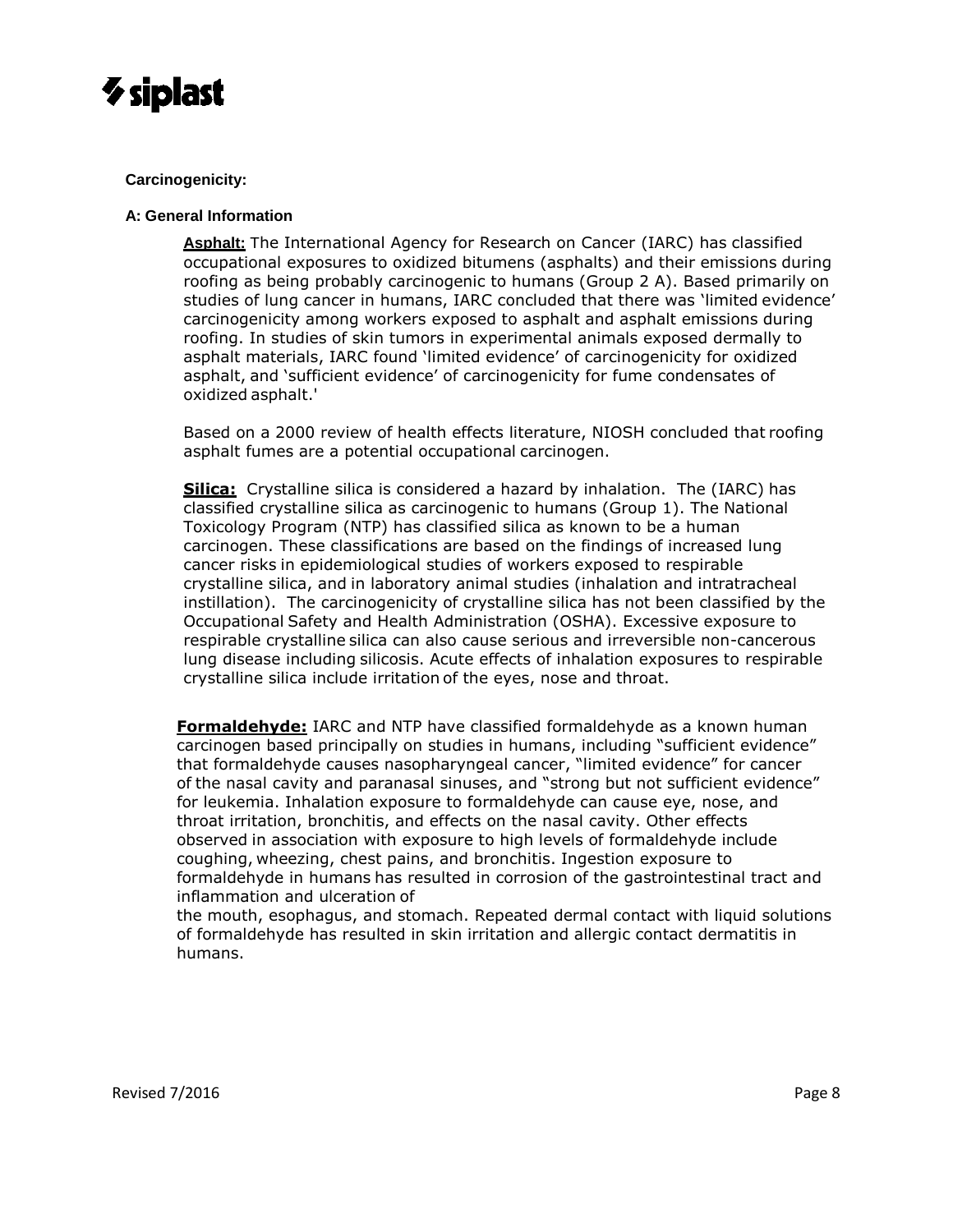

### **B: Component Carcinogenicity**

ACGIH, IARC, OSHA and NTP carcinogen lists were checked for those components with CAS registry numbers. **Petroleum asphalt (8052-42-4)** ACGIH: A4 – Not Classifiable as a Human Carcinogen (related to Asphalt fumes) **Oxidized Asphalt (64742-93-4)** IARC: Occupational exposure to oxidized asphalt and its emissions during roofing is probably carcinogenic to humans (Group 2A). ACGIH: A4 – Not Classifiable as a Human Carcinogen (related to asphalt fumes) **Respirable Crystalline Silica (14808-60-7)** IARC: Carcinogenic to humans (Group 1) NTP: Known to be a human carcinogen ACGIH: Suspected Human Carcinogen (Class A2) **Formaldehyde:** IARC: Carcinogenic to humans (Group 1) NTP: Known to be a human carcinogen ACGIH: Suspected Human Carcinogen (Class A2)

### **Section 12 – Ecological Information**

### **Ecotoxicity:**

No data available for these products. These products are not expected to produce significant ecotoxicity upon exposure to aquatic organisms and aquatic systems.

### **Section 13 – Disposal Considerations**

### **US EPA Waste Number &**

## **Descriptions: A: General**

**Product Information**

Material, if discarded, is not a characteristic hazardous waste under RCRA.

### **B: Component Waste Numbers**

No EPA Waste Numbers are applicable for the components of these products.

### **Disposal Instructions:**

Dispose of waste material according to Local, State, Federal and Provincial Environmental Regulations.

### **Section 14 – Transportation Information**

### **US DOT Information (Cold product)**

**Shipping Name:** Not regulated as hazardous material for transportation.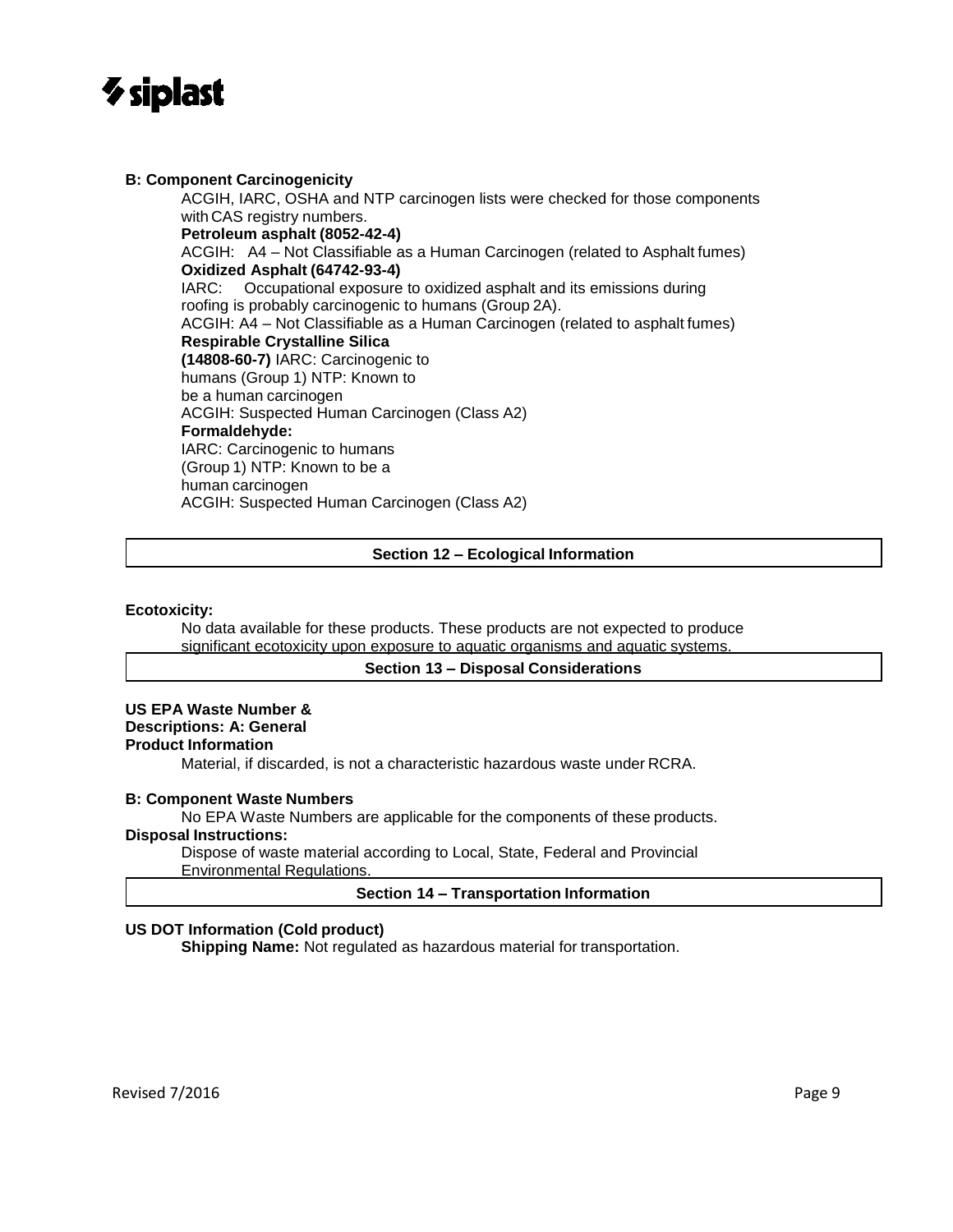

### **TDG Information**

**Shipping Name:** Not regulated as hazardous material for transportation.

### **Additional Transportation Regulations:**

No additional information available.

### **Section 15 – Regulatory Information**

### **US Federal Regulations:**

### **A: General Product Information**

OSHA status: These products are considered articles not subject to 29CFR 1910.1200 (OSHA Hazard Communication Standard).

These products contain trace amounts of polynuclear aromatic compounds, some of which are listed as hazardous under various Federal, State, and international laws and regulations.

### **B: Component Analysis**

These materials contain trace amounts of formaldehyde and polycyclic aromatic compounds (PACs) listed under SARA 313.

### **SARA 311/312 Acute Health Hazard:** Yes **Chronic Health Hazard:** Yes **Fire Hazard:** No **Sudden Release of Pressure Hazard:** No **Reactive Hazard:** No

**State Regulations: A: General Product Information**

No additional information available.

### **B: Component Analysis – State**

The following components listed in Section 2 of this MSDS appear on one or more state hazardous substance lists:

| Component                         | <b>CAS number</b> |  |  |
|-----------------------------------|-------------------|--|--|
| Petroleum asphalt                 | 8052-42-4         |  |  |
| Silica Quartz (SiO <sub>2</sub> ) | 14808-60-7        |  |  |
| Formaldehyde                      | $50-00-0$         |  |  |

These products contain trace amounts of polynuclear aromatic compounds, some of which are listed as hazardous under various State laws and regulations

The following statement is provided under the California Safe Drinking Water and Toxic Enforcement Act of 1986 (Proposition 65):

Revised 7/2016 **Page 10**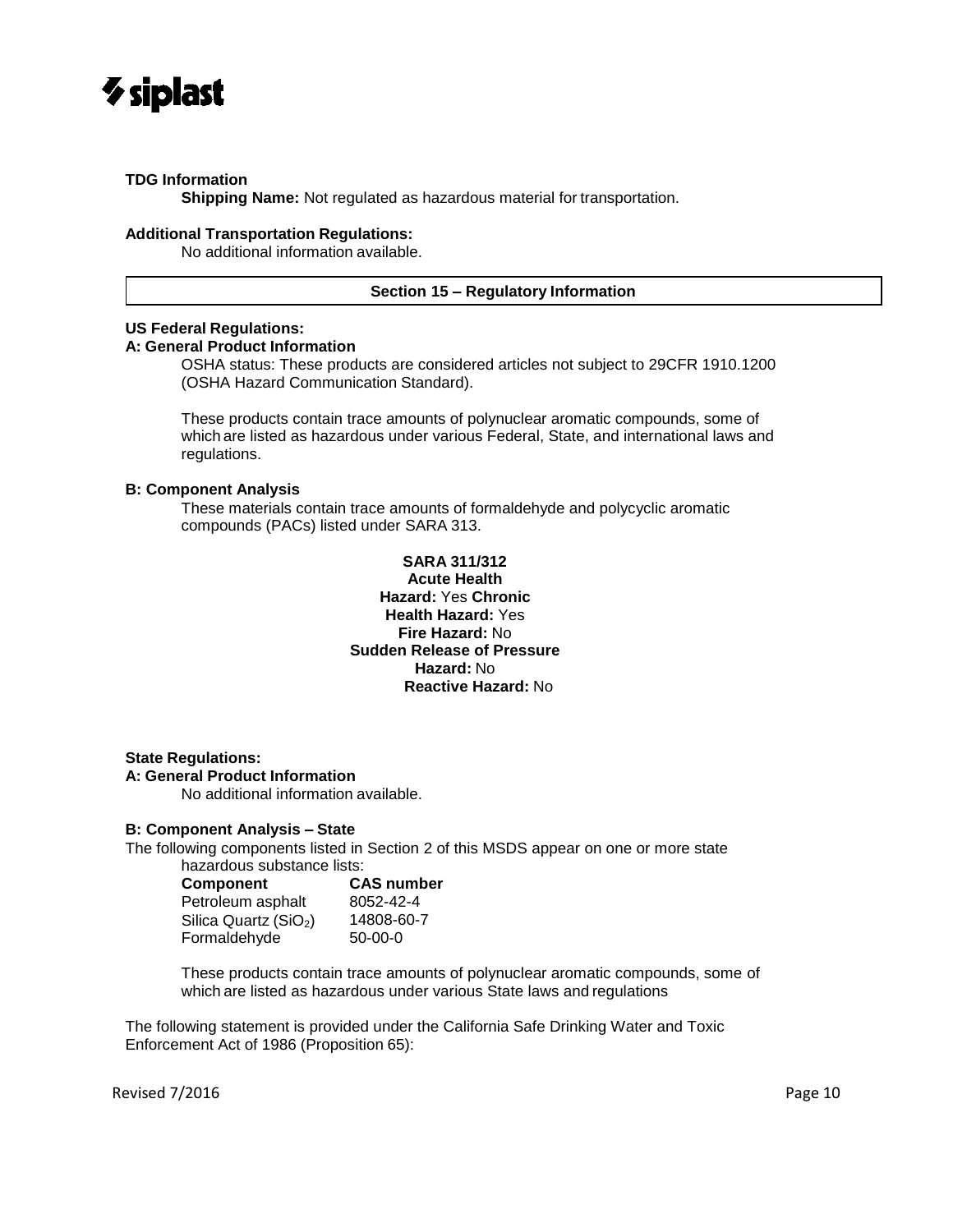

WARNING! These products contain chemicals known to the state of California to cause cancer and birth defects or other reproductive harm.

### **Other Regulations:**

### **A: General Product Information**

All components identified in Section 2 of this MSDS are either listed on the US EPA TSCA Inventory, or are exempt from listing.

All components identified in Section 2 of this MSDS are either listed on the Canadian DSL,or are exempt from listing.

### **B: Component Analysis – Inventory**

| <b>Component</b>                  | <b>CAS Number</b> | <b>TSCA DSL</b> |     | <b>EINECS</b> |  |
|-----------------------------------|-------------------|-----------------|-----|---------------|--|
| Petroleum asphalt                 | 8052-42-4         | Yes             | Yes | Yes           |  |
| Silica Quartz (SiO <sub>2</sub> ) | 14808-60-7        | Yes             | Yes | Yes           |  |
| Formaldehyde                      | $50-00-0$         | Yes             | Yes | Yes           |  |

### **C: Component Analysis –**

### **WHMIS WHMIS**

**Status:**Not Controlled

### **WHMIS**

**Classification:** None

| Section 16 – Other Information       |              |             |             |  |
|--------------------------------------|--------------|-------------|-------------|--|
| <b>HMIS and NFPA Hazard Ratings:</b> | Category     | <b>HMIS</b> | <b>NFPA</b> |  |
|                                      | Health       |             |             |  |
|                                      | Flammability |             |             |  |
|                                      | Reactivity   |             |             |  |

### **NFPA Unusual Hazards:** No water

**HMIS personal Protection:** To be supplied by user depending upon use.

### **Key/Legend:**

EPA = Environmental Protection Agency; TSCA = Toxic Substance Control Act; ACGIH = American Conference of Governmental Industrial Hygienists; IARC = International Agency for Research on Cancer; NIOSH = National Institute for Occupational Safety and Health; NTP = National Toxicology Program; OSHA = Occupational Safety and Health Administration; NFPA

= National Fire Protection Association; HMIS = Hazardous Material Identification System; CERCLA = Comprehensive Environmental Response, Compensation and Liability Act; SARA

= Superfund Amendments and Reauthorization Act; DSL = Canadian Domestic Substance List; EINECS = European Inventory of New and Existing Chemical Substances; WHMIS = Workplace Hazardous Materials Information System; CAA = Clean Air Act